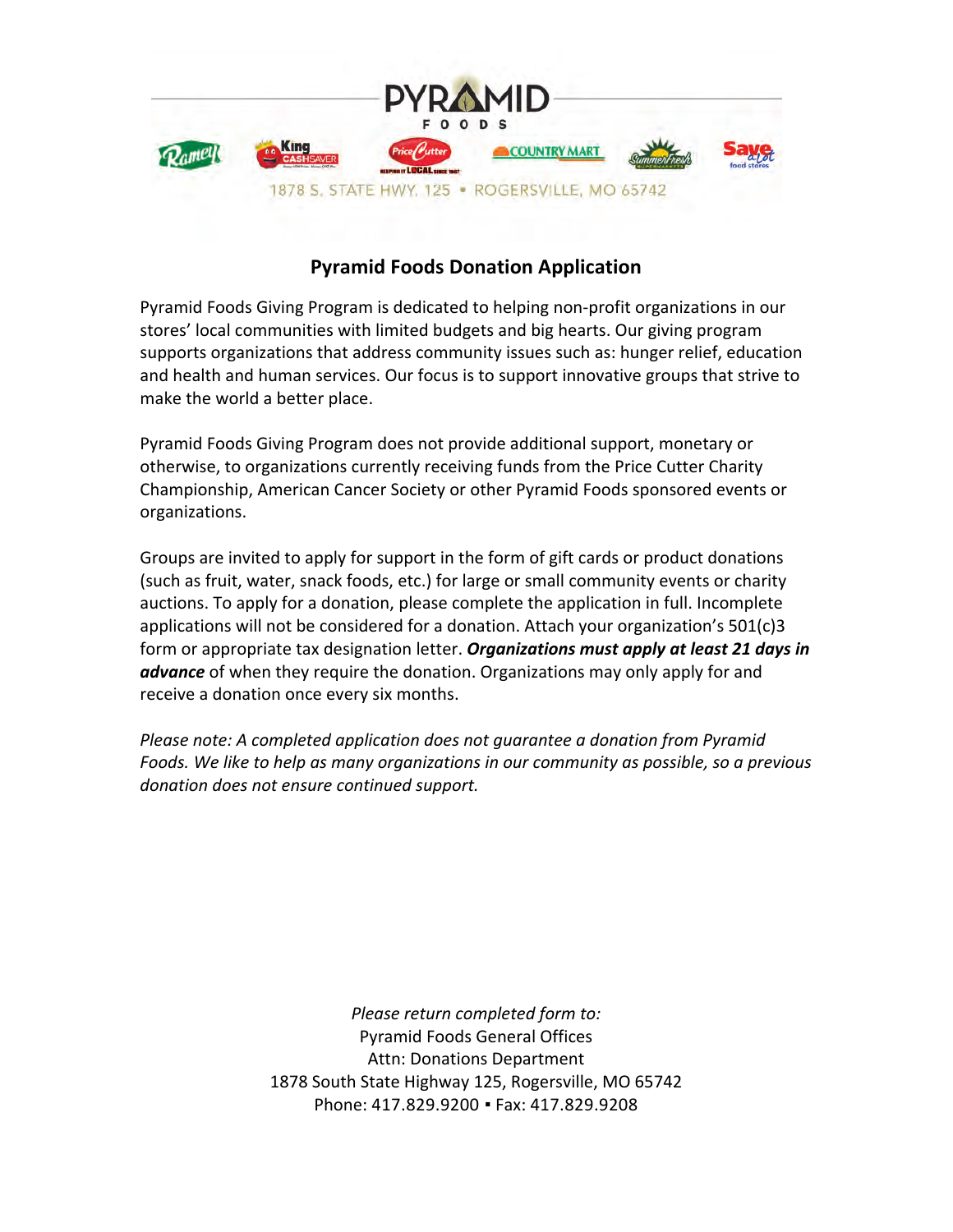| <b>PYRAMID</b><br><b>FOODS</b> |             |                                              |                                                |  |  |  |  |  |
|--------------------------------|-------------|----------------------------------------------|------------------------------------------------|--|--|--|--|--|
|                                | <b>King</b> | Price Vutter<br>EXEPTING IT LOCAL SINCE 1987 | <b>COUNTRY MART</b>                            |  |  |  |  |  |
|                                |             |                                              | 1878 S. STATE HWY, 125 . ROGERSVILLE, MO 65742 |  |  |  |  |  |

## **Pyramid Foods Donation Application**

| <b>ORGANIZATION NAME</b> |                                             |                                                                                             |                                                                                               |  |  |
|--------------------------|---------------------------------------------|---------------------------------------------------------------------------------------------|-----------------------------------------------------------------------------------------------|--|--|
|                          |                                             | CHARITABLE NON-PROFIT 501(c)3 OR APPROPRIATE TAX DESIGNATION # (ATTACH COPY OF CERTIFICATE) |                                                                                               |  |  |
| <b>STREET ADDRESS</b>    |                                             |                                                                                             |                                                                                               |  |  |
| <b>CITY</b>              |                                             | <b>STATE</b>                                                                                | <b>ZIP</b>                                                                                    |  |  |
| <b>CONTACT NAME</b>      |                                             | <b>CONTACT TITLE</b>                                                                        |                                                                                               |  |  |
| PHONE NUMBER             |                                             | <b>FAX NUMBER</b>                                                                           |                                                                                               |  |  |
| <b>EMAIL</b>             |                                             |                                                                                             |                                                                                               |  |  |
|                          |                                             |                                                                                             | PLEASE CHECK ONE CATEGORY THAT BEST DESCRIBES THE PRIMARY SERVICE YOUR ORGANIZATION PROVIDES: |  |  |
| $\Box$ HUNGER RELIEF     | $\Box$ education                            | $\Box$ HEALTH & WELLNESS                                                                    | $\Box$ SOCIAL SERVICES                                                                        |  |  |
|                          | WHICH STORE DO YOU SHOP AT MOST FREQUENTLY? |                                                                                             |                                                                                               |  |  |
|                          |                                             |                                                                                             |                                                                                               |  |  |
|                          |                                             |                                                                                             |                                                                                               |  |  |
|                          |                                             | WHAT TYPE OF CONTRIBUTION ARE YOU SEEKING FROM US? (PLEASE GIVE SPECIFICS)                  |                                                                                               |  |  |
|                          |                                             | $\Box$ PRODUCT DONATION $\_\_\_\_\_\_\_\_\_\_\_\_$                                          |                                                                                               |  |  |
|                          |                                             | $\Box$ GIFT CARD(S) $\qquad \qquad$                                                         |                                                                                               |  |  |
|                          |                                             |                                                                                             |                                                                                               |  |  |
|                          |                                             |                                                                                             |                                                                                               |  |  |
|                          |                                             |                                                                                             |                                                                                               |  |  |